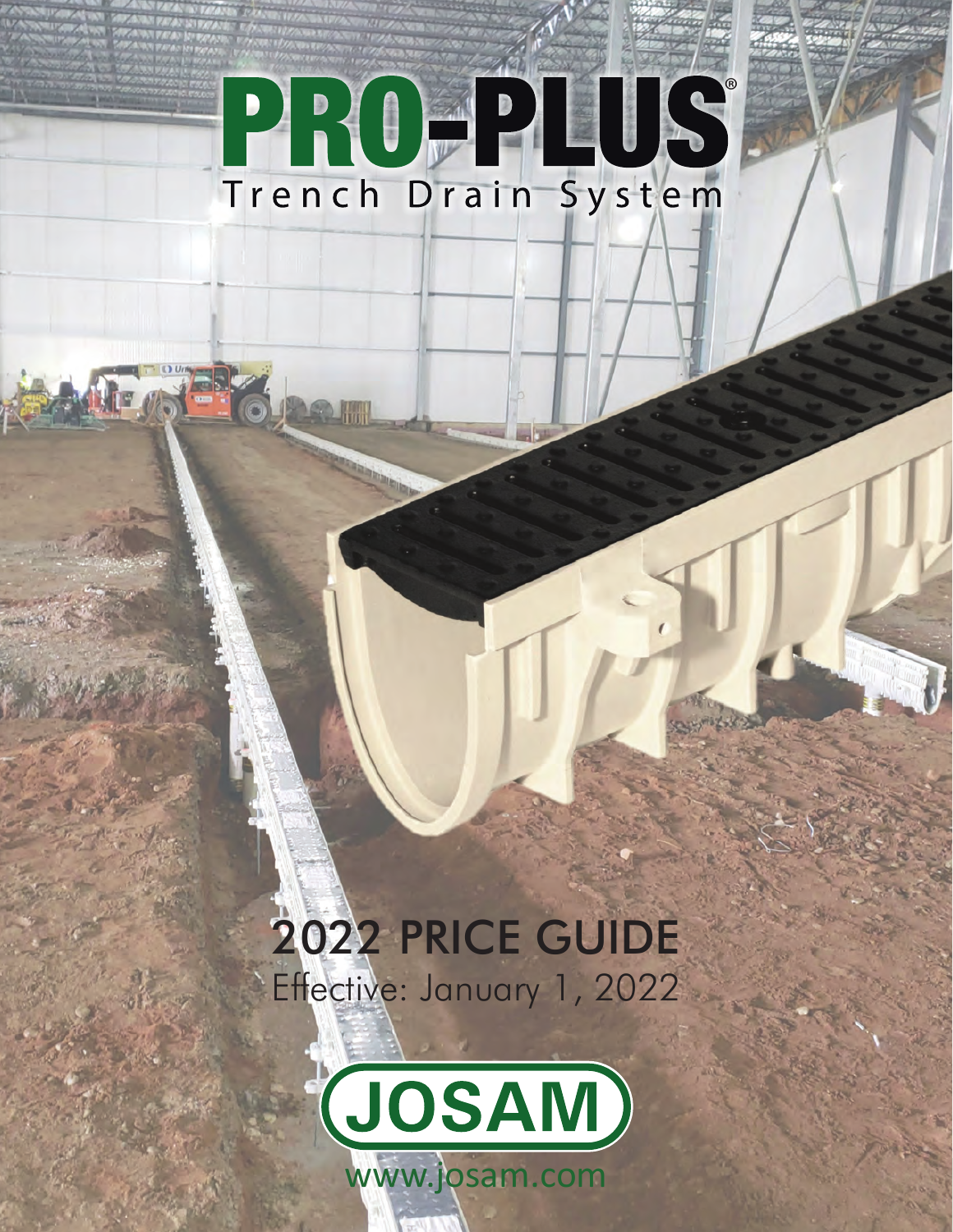## TABLE OF CONTENTS

## PRO-PLUS® 100 SERIES

## PRO-PLUS® 200 SERIES

| USA Made 100 & 200 Series Replacement Grates & Ductile Iron Rails |  |
|-------------------------------------------------------------------|--|
|-------------------------------------------------------------------|--|



**A WARNING:** Cancer and Reproductive Harm — www.p65warnings.ca.gov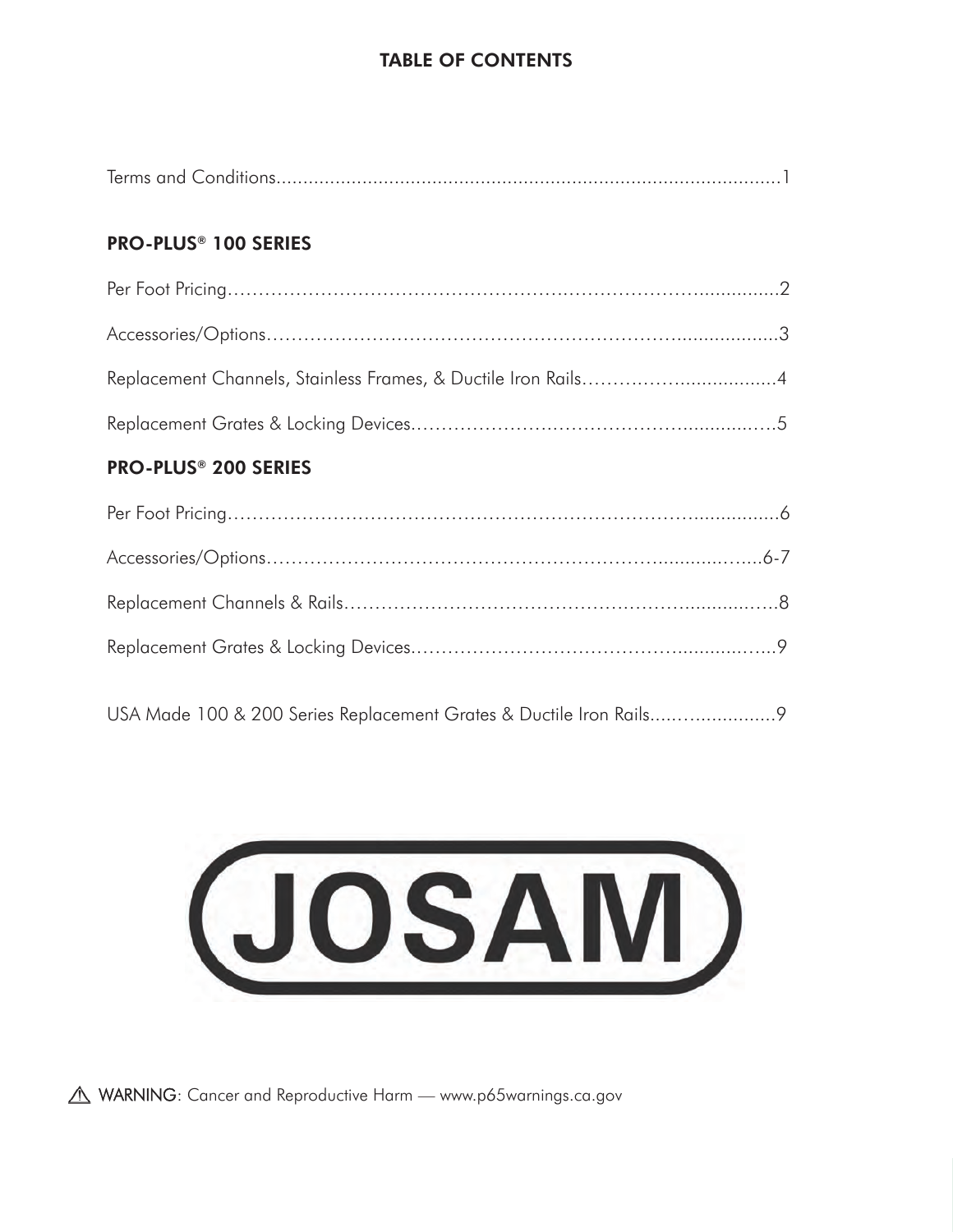### TERMS AND CONDITIONS

FREIGHT TERMS: All shipments will be F.O.B. Michigan City, Indiana or Service Center. A freight allowance will be made on all shipments of \$5,000.00 net amount or more within the continental USA except for Alaska, Hawaii and Puerto Rico. Full freight allowance is limited to normal ground services and does not include charges for specially expedited or guaranteed deliveries requiring air shipment or guaranteed motor freight contracts.

PAYMENT TERMS: For accounts with established credit, payment terms are 2% cash discount, payable 30 days from date of invoice, net 31 days. Invoices still unpaid after 31 days from date of invoice will be subject to interest charges of 1-1/2% per month. Minimum invoice: \$50.00 net. Confirmed irrevocable letter of credit or cash in advance of shipment is required for accounts without an established line of credit. Any terms and conditions appearing on your orders which are inconsistent with our quotation and conditions of sale shall be of no effect.

QUOTATIONS: Quotations are based on discount in effect at the time of quotation and will be protected on this basis for a period of 30 days from job bid due date.

ACCEPTANCE OF ORDERS: All catalogs, price lists or other literature describing our products are not to be construed as offers to sell same. All orders are subject to acceptance by the general office of Seller in Michigan City, Indiana, either by shipment or by written acceptance. Your order, when shipped or accepted by us, shall constitute the complete contract between us, subject to and incorporating therein the terms and conditions herein contained, and any inconsistent provisions contained in your order shall not apply. Prices, discounts and special programs contained in any of our catalogs, price lists or other literature are subject to change without notice.

CANCELLATION: Orders are not subject to cancellation without our written consent. If an order is cancelled, the Buyer shall pay all costs incurred in connection with filling the order. Any items not cataloged or items not normally stocked by us and made or purchased to fill the order become the Buyer's property and must be paid for by the Buyer.

WARRANTY: Our products are warranted to be free of defects in material and workmanship for a period of one year from date of shipment, but our liability shall be limited solely to those defects, which our inspection finds to be due to our fault. Notification of a claim for defective material or workmanship must be given in writing to Josam Company. WE SHALL NOT BE RESPONSIBLE FOR ANY LABOR CHARGES OR ANY LOSS, INJURY OR DAMAGES WHATSOEVER, INCLUDING INCIDENTAL OR CONSEQUENTIAL DAMAGES. The sole and exclusive remedy shall be limited to the replacement or repair of the defective goods at the Seller's discretion. Before installation and use, Buyer shall determine the suitability of the product for his intended use and the Buyer assumes all risk and liability whatever in connection therewith. Notification of a claim for material shortage or incorrect material must be given in writing to Josam Company within 15 days of shipment.

DELAYS: JOSAM will not assume any liability for delays or defaults occasioned by strikes, fires, or exercised by governmental authorities, failure to obtain material, or by any cause unavoidable beyond its control.

RETURN POLICY: Standard catalog material may be returned only upon written authorization of Seller. Requests to return material must be received by Josam Company within 60 days of date of original shipment made by Josam Company. Buyer must return material within 30 days from the date of Seller's written authorization. Credit will be issued to the Buyer's account toward purchase of additional material only. Obsolete, discontinued or specially produced items will not be accepted for return and credit. Where return results from causes involving Buyer's responsibility, credit for saleable goods returned will be issued at invoice price less a 25% restocking charge for handling and inspection. Return of less than \$100.00 net price will not be allowed. For other than saleable goods returned, any necessary charges to render the returned material saleable will be added. Galvanized material will be credited at the same value as painted cast iron. Chrome plated material will be credited at the value of satin finish bronze. We will issue credit for returned parts only originally ordered as a part. On all returns, incoming and outgoing freight charges to and from Michigan City, Indiana, will be deducted from any credit allowed.

#### ILLUSTRATIONS, DESCRIPTIONS AND DIMENSIONS: All

illustrations, detail drawings, and accompanying descriptions refer to standard features of each product and do not necessarily show or describe the variations available. All designs are subject to change without notice, and unless specifically stated on order, material will be furnished of design in effect at the time the order is filled. All weights are approximate.

RISKS: Our responsibility ceases after product has been delivered to the carrier in good order. It is the responsibility of the consignee to inspect each shipment carefully and file a claim with the carrier for any damage or shortages. Content shortages must be reported within 15 days after receipt of material. Any claim received after this time will be disallowed.

**EXPORT ORDERS:** Factors which govern export orders differ from domestic orders. Please contact Josam International.

DELIVERY: Shipping dates are estimates and time of delivery is not the essence of this sale or the contract therefor. We will ship as near schedule as possible. Under no circumstances will the Seller have any responsibility on account of any delays in manufacture, transportation, or otherwise. Material is subject to shipment in whole or in part, at our option, and each shipment is subject to immediate invoicing.

TAXES: Any sales, or manufacturers' tax imposed under existing or future statutes shall be added to the price herewith effective and shall be paid by the Buyer unless proper exemption certificates are filed with Josam Company.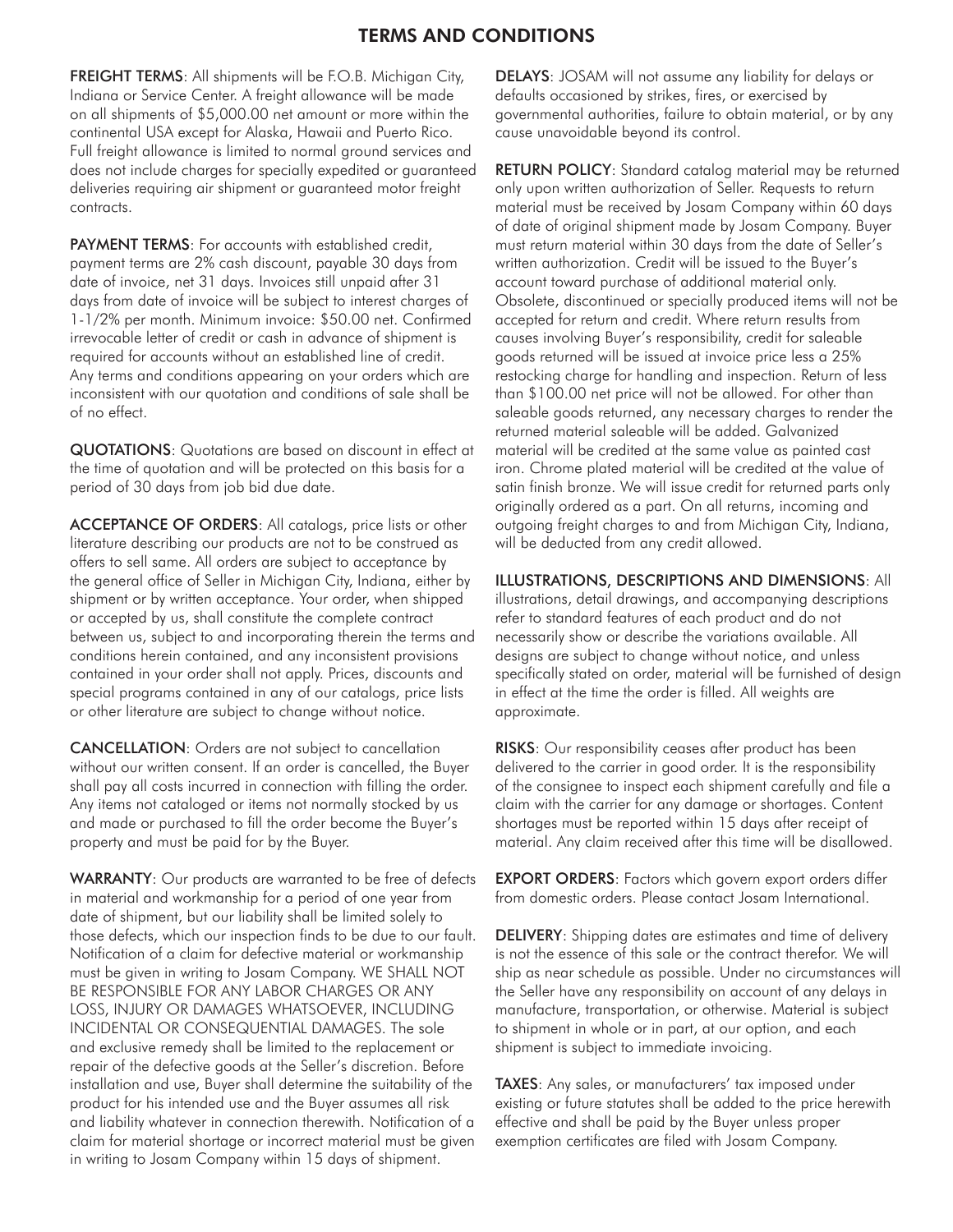### PRO-PLUS® 100 SERIES CHANNEL WITH GRATE AND LOCK BAR OR 4-POINT BOLT DOWN

| Part Number   | Grate Type                         | Load Class     | Lock Type | ADA/HP     | List Price Per Foot* |
|---------------|------------------------------------|----------------|-----------|------------|----------------------|
| 100C-GSS-A    | <b>Galvanized Steel Slotted</b>    | A              | <b>LB</b> | ADA/HP     | \$71.00              |
| 100C-GSP-A    | Galvanized Steel Perforated        | A              | <b>LB</b> | ADA/HP     | \$81.00              |
| 100C-SSS-A    | <b>Stainless Steel Slotted</b>     | $\overline{A}$ | <b>LB</b> | ADA/HP     | \$129.00             |
| 100C-SSP-A    | <b>Stainless Steel Perforated</b>  | $\forall$      | LB        | ADA/HP     | \$116.00             |
| 100C-VB-A-DC  | Vinylester Bar                     | A              | <b>LB</b> | ADA/HP     | \$170.00             |
| 100C-GRP-A    | <b>GRP</b> Slotted                 | A              | LB/BD     | ADA/HP     | \$125.00             |
| 100C-SSWW-A   | Decorative Stainless Steel         | $\overline{A}$ | <b>LB</b> | ADA/HP     | \$246.00             |
| 100C-DIS-C    | Ductile Iron Slotted               | $\subset$      | LB/BD     | ADA/HP     | \$86.00              |
| 100C-CIS-C-DC | <b>Cast Iron Solid Cover</b>       | $\mathsf{C}$   | <b>LB</b> | <b>NA</b>  | \$189.00             |
| 100C-GSP-C    | <b>Galvanized Steel Perforated</b> | $\subset$      | LB        | ADA/HP     | \$118.00             |
| 100C-SSM-C    | Stainless Steel Mesh               | $\mathsf{C}$   | <b>LB</b> | <b>NA</b>  | \$231.00             |
| 100C-SSS-C    | <b>Stainless Steel Slotted</b>     | $\mathsf{C}$   | LB        | ADA/HP     | \$186.00             |
| 100C-SSP-C    | <b>Stainless Steel Perforated</b>  | $\mathsf{C}$   | <b>LB</b> | ADA/HP     | \$147.00             |
| 100C-DIL-C-DC | DI Longitudinal Slotted            | $\mathsf{C}$   | <b>LB</b> | ADA/HP     | \$164.00             |
| 100C-GSS-C    | <b>Galvanized Steel Slotted</b>    | $\mathsf{C}$   | <b>LB</b> | ADA/HP     | \$109.00             |
| 100C-GRP-C    | <b>GRP</b> Slotted                 | $\mathsf C$    | LB/BD     | ADA/HP     | \$125.00             |
| 100C-SSWW-C   | <b>Decorative Stainless Steel</b>  | $\mathsf{C}$   | <b>LB</b> | ADA/HP     | \$414.00             |
| 100C-SSB-E    | Stainless Steel Bar                | $\mathsf E$    | LB        | <b>ADA</b> | \$552.00             |
| 100C-DIS-E-DC | Ductile Iron Slotted               | E              | <b>LB</b> | ADA/HP     | \$110.00             |
| 100C-DIS-F    | Ductile Iron Slotted               | $F^{**}$       | LB/BD     | <b>ADA</b> | \$139.00**           |
| 100C-TS       | <b>Top Slot SS Frame</b>           | <b>NA</b>      | <b>NA</b> | <b>ADA</b> | \$218.00             |
| 100C-TS-HP    | Top Slot SS Frame                  | <b>NA</b>      | <b>NA</b> | ADA/HP     | \$230.00             |

## PRO-PLUS® 100 SERIES CHANNEL WITH PRO-SNAP® GRATE

| Part Number    | Grate Type                      | Load Class | Lock Type | ADA/HP     | List Price Per Foot* |
|----------------|---------------------------------|------------|-----------|------------|----------------------|
| 100C-GSS-A-PS  | <b>Galvanized Steel Slotted</b> |            | PS        | ADA/HP     | \$76.00              |
| 100C-SSS-A-PS  | <b>Stainless Steel Slotted</b>  |            | PS        | ADA/HP     | \$144.00             |
| 100C-HDPE-A-PS | <b>HDPE</b> Perforated          | Α          | PS        | ADA/HP     | \$88,00              |
| 100C-SSS-C-PS  | <b>Stainless Steel Slotted</b>  |            | PS        | ADA/HP     | \$205.00             |
| 100C-DIS-C-PS  | Ductile Iron Slotted            |            | PS        | ADA/HP     | \$93.00              |
| 100C-GSS-C-PS  | <b>Galvanized Steel Slotted</b> |            | PS        | ADA/HP     | \$127.00             |
| 100C-DIS-F-PS  | Ductile Iron Slotted            | $F**$      | PS        | <b>ADA</b> | $$146.00**$          |

\*Pricing provided is per foot for estimation purposes only. Final pricing and footage is to be rounded to the nearest 19.7".

For special domestic content requests, see page 9 or contact your local representative or Josam Company for pricing.

All ductile iron grates come standard with epoxy coating finish.

PRO-SNAP® Grates are not compatible with DI Rails.

Load Classes A-F: A=3,500 lbs/70 PSI | C=56,000 lbs/1,162 PSI | E=135,000 lbs/2,788 PSI | F=200,000 lbs/4,182 PSI

#### \*\*Price does not include a ductile iron rail. To achieve the "F" load rating add the price of the ductile iron rail.

PRO-PLUS® channels have been successfully tested through Load Class E. However, it is recommended that for applications using hard wheel forklifts or scissor lifts that a ductile iron rail is used.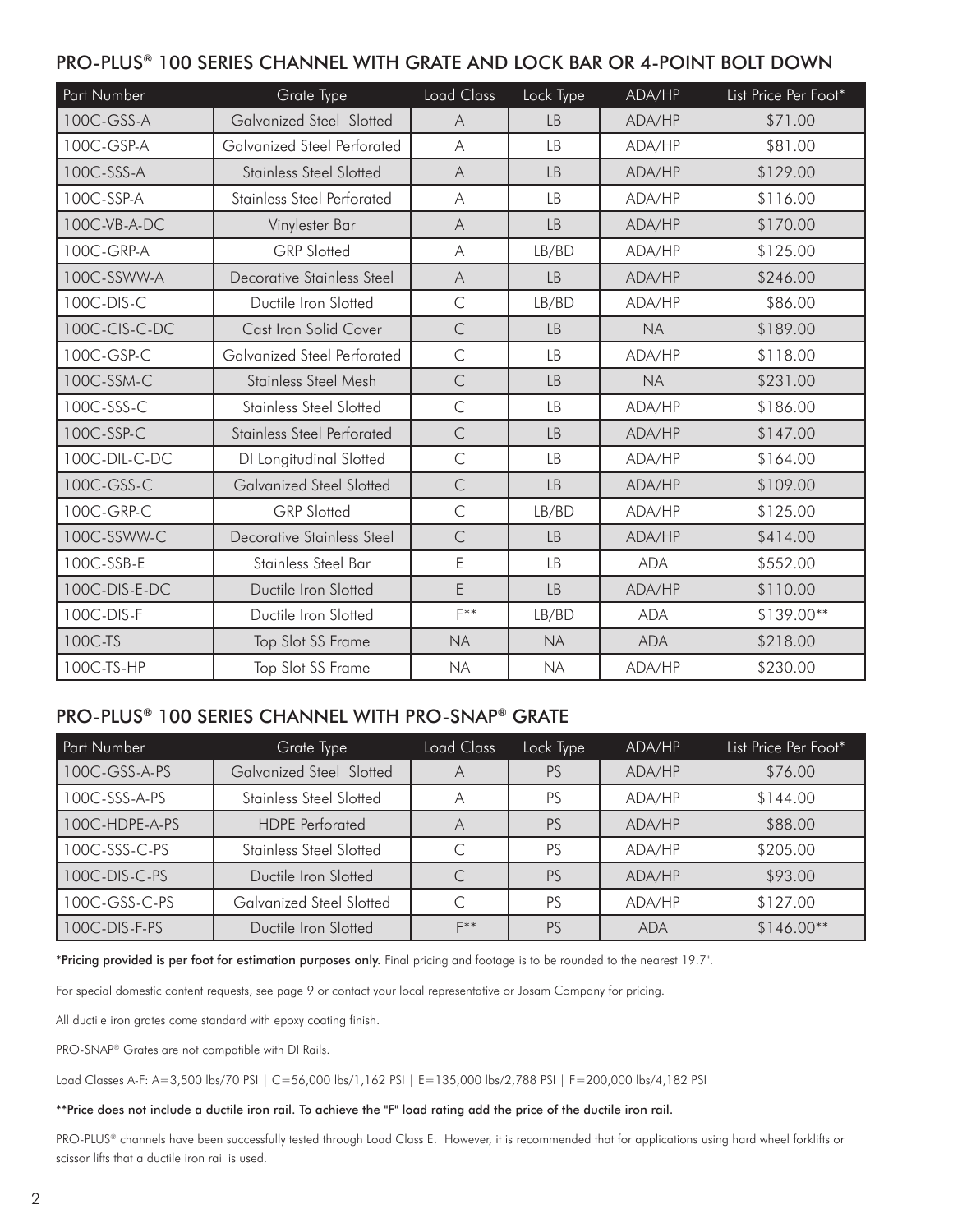## **JOSAM**

## PRO-PLUS® 100 SERIES ACCESSORIES/OPTIONS

| <b>Part Number</b> | <b>Description</b>             | List Price Per Foot |
|--------------------|--------------------------------|---------------------|
| 100-SSE            | 100 Stainless Steel Edge       | \$65.00             |
| ' 100-GALV         | 100 Galvanized Cast Iron Parts | \$24.00             |
| 100-RAIL           | 100 Ductile Iron Rail          | \$38,00             |

| Part Number    | Description                                                                                   | List Price |
|----------------|-----------------------------------------------------------------------------------------------|------------|
| 100-EC         | Solid End Cap                                                                                 | \$25.00    |
| 100-EC-HT      | High Temp Solid End Cap                                                                       | \$46.00    |
| 100-EC-SS      | Solid End Cap w/Stainless Steel Edge                                                          | \$46.00    |
| 100-EC-SN      | Solid End Cap w/Spray Nozzle                                                                  | \$341.00   |
| 100-ECXL20     | Solid End Cap for 11-20                                                                       | \$25.00    |
| 100-ECXL20-HT  | High Temp Solid End Cap for 11-20                                                             | \$46.00    |
| 100-ECXL20-SS  | Solid End Cap for 11-20 w/Stainless Steel Edge                                                | \$76.00    |
| 100-FD         | 30004 body connection (specify -X, -Y, -Z, or -T)<br>(includes bottom outlet and PVC adaptor) |            |
| 100-OE4        | End Cap w/4" Outlet                                                                           | \$25.00    |
| 100-OE4-HT     | High Temp w/4" End Cap Outlet                                                                 | \$46.00    |
| 100-OE4XL20    | End Cap w/4" Outlet for 11-20                                                                 | \$25.00    |
| 100-OE4XL20-HT | High Temp End Cap w/4" Outlet for 11-20                                                       | \$46.00    |
| 100-OE4XL20-SS | End Cap w/ 4" Outlet w/Stainless Steel Edge for 11-20                                         | \$76.00    |
| 100-OB4        | 4" Bottom Outlet                                                                              | \$25.00    |
| 100-OB4-HT     | High Temp 4" Bottom Outlet                                                                    | \$46.00    |
| 100-SIO4       | 4" Side Outlet                                                                                | \$46.00    |
| 100-CT         | Corner & Tee Connector                                                                        | \$25.00    |
| 100-BOS        | <b>Bottom Outlet Strainer</b>                                                                 | \$50.00    |
| 100-DBS        | Dome Bottom Strainer                                                                          | \$50.00    |
| 100-BS         | Channel Bracket Support                                                                       | \$17.00    |
| 100-BSW        | Outlet End Bracket Support                                                                    | \$17.00    |
| 100-BSC        | Male-Male Bracket Conn Support                                                                | \$17.00    |
| 100-RI         | Rebate Insert                                                                                 | \$9.00     |
| 100-RI-HT      | High Temp Rebate Insert                                                                       |            |
| 100C-SB        | 100 Silt Box w/19.7" Channel & Sediment Bucket 39.4" total                                    | \$538.00   |
| 350151         | 20" x 24" x 24" Deep Catch Basin                                                              | \$1,217.00 |
| 350158         | Ductile Iron CB Top Frame for Catch Basin                                                     | \$516.00   |
| 350158-1       | CB Top Frame Lock Bar for Catch Basin                                                         | \$75.00    |
| 350158-2       | CB Top Frame Supports for Catch Basin                                                         | \$156.00   |
| 350154         | 4" PVC Outlet Connector for CB                                                                | \$96.00    |
| 350153         | 6" PVC Outlet Connector for CB                                                                | \$107.00   |
| 350152         | 8" PVC Outlet Connector for CB                                                                | \$184.00   |
| 100-BSCB       | <b>Bracket Support for CB Connection</b>                                                      | \$39.00    |
| 350159         | CB Split Filter Basket (2-Required)                                                           | \$242.00   |
| 350159-SB      | <b>CB Split Sediment Bucket</b>                                                               | \$242.00   |
| 360141         | Locking Bar w/Hex Head Bolt                                                                   | \$9.00     |
| 360141-FH      | Locking Bar w/Flat Head Screw                                                                 | \$9.00     |
| 360143         | Set of 4 bolts for bolt down grates                                                           | \$13.00    |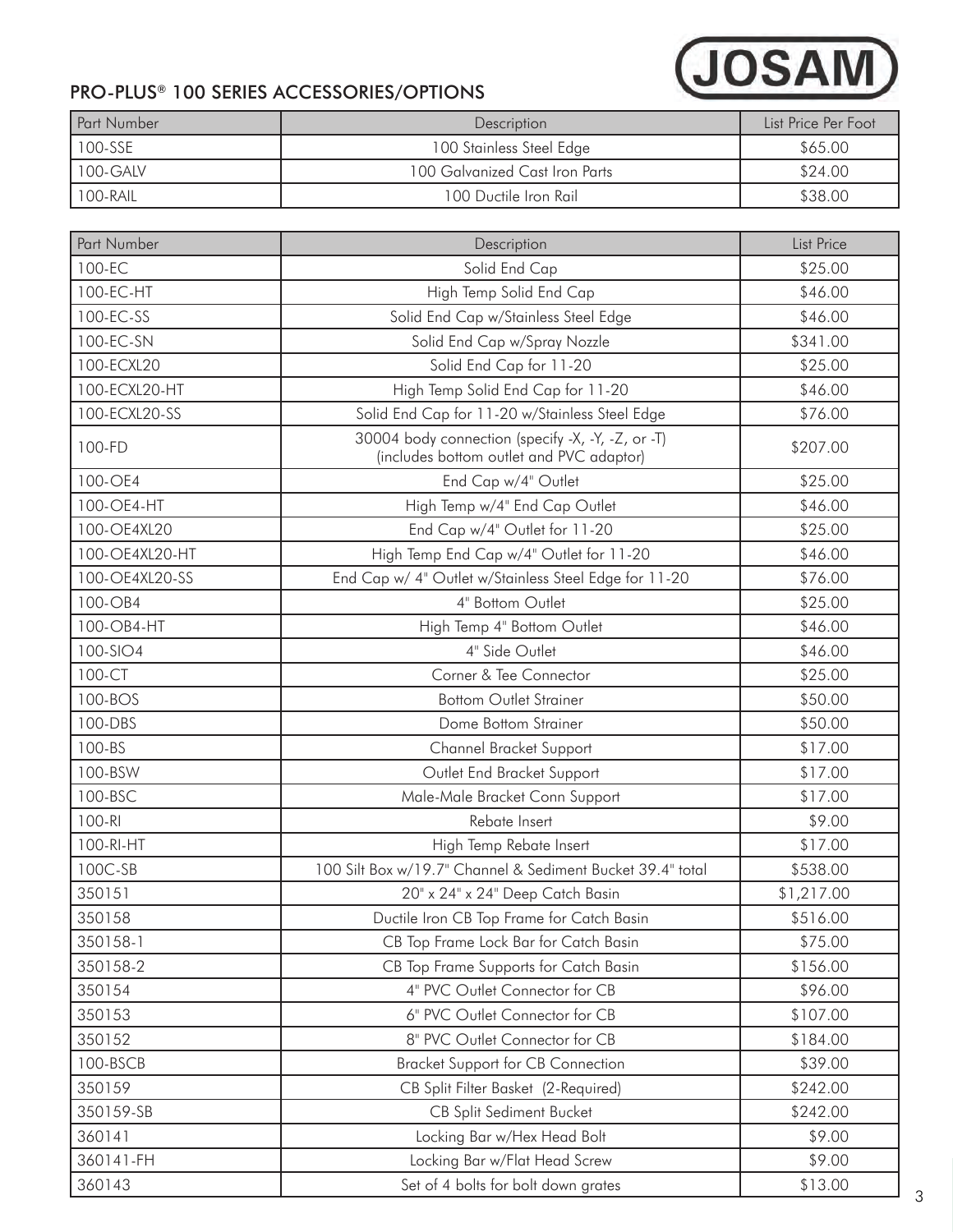## PRO-PLUS® 100 SERIES REPLACEMENT CHANNELS

| Part Number     | Description                                         | List Price        |
|-----------------|-----------------------------------------------------|-------------------|
| 100C            | 100 PRO-PLUS 39.4"NEUTRAL CHANNEL                   | \$111.00          |
|                 | 100 PRO-PLUS 19.7"NEUTRAL CHANNEL                   | \$56.00           |
| 100C01          | #1 PRO-PLUS 39.4"SLOPED CHANNEL                     | \$156.00          |
| 100C02          | #2 PRO-PLUS 39.4" SLOPED CHANNEL                    | \$156.00          |
| 100C03          | #3 PRO-PLUS 39.4" SLOPED CHANNEL                    | \$156.00          |
| 100C04          | #4 PRO-PLUS 39.4" SLOPED CHANNEL                    | \$156.00          |
| 100C05          | #5 PRO-PLUS 39.4" SLOPED CHANNEL                    | \$156.00          |
| 100C05N         | #5N PRO-PLUS 39.4" NEUTRAL CHANNEL                  | \$156.00          |
| 100C06          | #6 PRO-PLUS 39.4" SLOPED CHANNEL                    | \$156.00          |
| 100C07          | #7 PRO-PLUS 39.4" SLOPED CHANNEL                    | \$156.00          |
| 100C08          | #8 PRO-PLUS 39.4" SLOPED CHANNEL                    | \$156.00          |
| 100C09          | #9 PRO-PLUS 39.4" SLOPED CHANNEL                    | \$156.00          |
| 100C10          | #10 PRO-PLUS 39.4" SLOPED CHANNEL                   | \$156.00          |
| 100C11          | #11 PRO-PLUS 39.4" SLOPED CHANNEL                   | \$156.00          |
| 100C12          | #12 PRO-PLUS 39.4" SLOPED CHANNEL                   | \$156.00          |
| 100C13          | #13 PRO-PLUS 39.4" SLOPED CHANNEL                   | \$156.00          |
| 100C14          | #14 PRO-PLUS 39.4" SLOPED CHANNEL                   | \$156.00          |
| 100C15          | #15 PRO-PLUS 39.4" SLOPED CHANNEL                   | \$156.00          |
| 100C15N         | #15N PRO-PLUS 39.4" NEUTRAL CHANNEL                 | \$156.00          |
| 100C16          | #16 PRO-PLUS 39.4" SLOPED CHANNEL                   | \$156.00          |
| 100C17          | #17 PRO-PLUS 39.4" SLOPED CHANNEL                   | \$156.00          |
| 100C18          | #18 PRO-PLUS 39.4" SLOPED CHANNEL                   | \$156.00          |
| 100C19          | #19 PRO-PLUS 39.4" SLOPED CHANNEL                   | \$156.00          |
| 100C20          | #20 PRO-PLUS 39.4" SLOPED CHANNEL                   | \$156.00          |
|                 | 100 PRO-PLUS 19.7" SLOPED CHANNEL                   | \$79.00           |
| Part Number     | <b>Directional Flow Channels</b>                    | List Price        |
| 100C01-MMR-T    | 100C PRO-PLUS 39.4" MALE-MALE REVERSE               | \$156.00          |
| 100C01-MMR-T-SS | 100C PRO-PLUS 39.4" MALE-MALE REVERSE, SS           | \$261.00          |
| 100C01-MMS      | 100C PRO-PLUS 39.4" MALE-MALE STANDARD              | \$156.00          |
| 100C01-MMS-SS   | 100C PRO-PLUS 39.4" MALE-MALE STANDARD, SS          | \$261.00          |
| Part Number     | Rail / Stainless Steel Frames                       | <b>List Price</b> |
| 100-TS-FULL     | TOP SLOTTED 1/2" FRAME STAINLESS 39.4"              | \$562.00          |
| 100-TS-HP-FULL  | TOP SLOTTED (Heel Proof) 1/2" FRAME STAINLESS 39.4" | \$600.00          |
| 100-TS-HALF     | TOP SLOTTED 1/2" FRAME STAINLESS 19.7"              | \$281.00          |
| 100-TS-HP-HALF  | TOP SLOTTED (Heel Proof) 1/2" FRAME STAINLESS 19.7" | \$299.00          |
| 100-RAIL        | 100 DUCTILE IRON RAIL 19.7"                         | \$61.00           |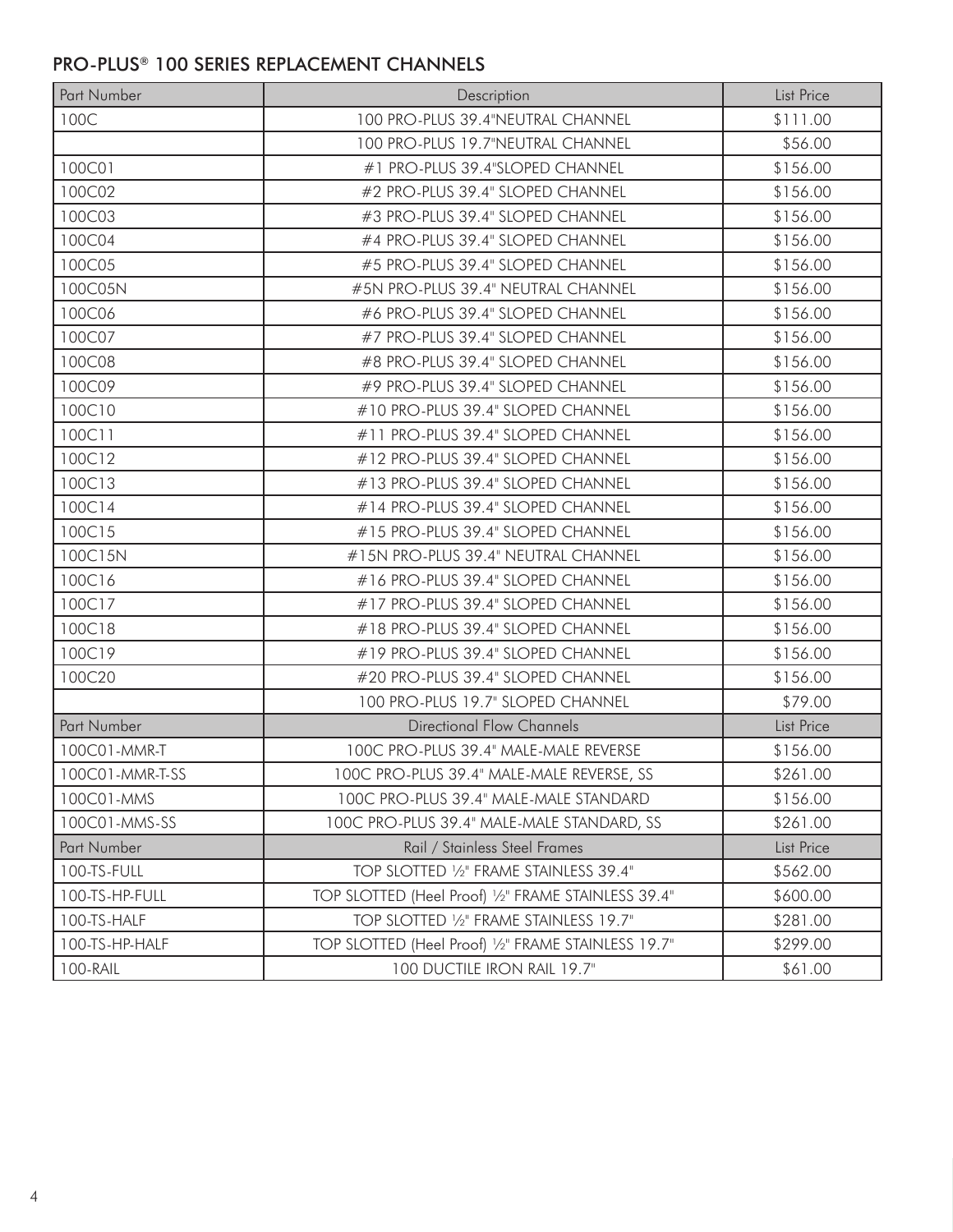

| PRO-PLUS® 100 SERIES REPLACEMENT LOCK BAR OR 4-POINT BOLT DOWN GRATES (19.7") |  |
|-------------------------------------------------------------------------------|--|
|-------------------------------------------------------------------------------|--|

| Part Number  | Grate Type                                             | <b>Load Class</b>                                | Lock Type | ADA/HP     | <b>List Price</b> |
|--------------|--------------------------------------------------------|--------------------------------------------------|-----------|------------|-------------------|
| 100-GSS-A    | <b>Galvanized Steel Slotted</b>                        | A                                                | <b>LB</b> | ADA/HP     | \$32.00           |
| 100-GSP-A    | Galvanized Steel Perforated                            | $\overline{A}$                                   | <b>LB</b> | ADA/HP     | \$46.00           |
| 100-SSS-A    | <b>Stainless Steel Slotted</b>                         | A                                                | LB        | ADA/HP     | \$125.00          |
| 100-SSP-A    | Stainless Steel Perforated                             | A                                                | LB        | ADA/HP     | \$103.00          |
| 100-VB-A-DC  | Vinylester Bar                                         | A                                                | LB        | ADA/HP     | \$194.00          |
| 100-GRP-C    | <b>GRP</b> Slotted                                     | $A-C$                                            | LB/BD     | ADA/HP     | \$119.00          |
| 100-SSWW-A   | <b>Decorative Stainless Steel</b>                      | $\overline{A}$                                   | <b>LB</b> | ADA/HP     | \$318.00          |
| 100-SSM-C    | <b>Stainless Steel Mesh</b>                            | $\mathsf{C}$                                     | LB        | <b>NA</b>  | \$294.00          |
| 100-DIS-C    | Ductile Iron Slotted                                   | $\subset$                                        | LB/BD     | ADA/HP     | \$55.00           |
| 100-CIS-C-DC | Cast Iron Solid Cover                                  | $\mathsf{C}$                                     | LB        | <b>NA</b>  | \$225.00          |
| 100-GSP-C    | <b>Galvanized Steel Perforated</b>                     | $\mathsf C$                                      | LB        | ADA/HP     | \$107.00          |
| 100-SSS-C    | <b>Stainless Steel Slotted</b>                         | $\mathsf{C}$                                     | LB        | ADA/HP     | \$218.00          |
| 100-SSP-C    | <b>Stainless Steel Perforated</b>                      | $\mathsf C$                                      | LВ        | ADA/HP     | \$156.00          |
| 100-DIL-C-DC | DI Longitudinal Slotted                                | $\mathsf{C}$                                     | LB        | ADA/HP     | \$182.00          |
| 100-GSS-C    | <b>Galvanized Steel Slotted</b>                        | $\mathsf{C}$                                     | LB        | ADA/HP     | \$91.00           |
| 100-SSWW-C   | <b>Decorative Stainless Steel</b>                      | $\mathsf C$                                      | LB        | ADA/HP     | \$593.00          |
| 100-SSB-E    | Stainless Steel Bar                                    | E                                                | LB        | <b>ADA</b> | \$821.00          |
| 100-DIS-E-DC | Ductile Iron Slotted                                   | $\mathsf E$                                      | LB        | ADA/HP     | \$95.00           |
| 100-DIS-F    | Ductile Iron Slotted                                   | $F***$                                           | LB/BD     | <b>ADA</b> | $$141.00**$       |
| 360141       | Slotted Grate Locking Device                           |                                                  |           | \$9.00     |                   |
| 360141-FH    |                                                        | Locking Device for all grates other than slotted |           |            | \$9.00            |
| 360143       | Set of 4 bolts for bolt down grates (Requires DI Rail) |                                                  |           |            | \$13.00           |

## PRO-PLUS® 100 SERIES REPLACEMENT PRO-SNAP® GRATES (19.7")

| Part Number   | Grate Type                      | Load Class | Lock Type | ADA/HP     | List Price  |
|---------------|---------------------------------|------------|-----------|------------|-------------|
| 100-GSS-A-PS  | Galvanized Steel Slotted        |            | <b>PS</b> | ADA/HP     | \$47.00     |
| 100-SSS-A-PS  | <b>Stainless Steel Slotted</b>  |            | <b>PS</b> | ADA/HP     | \$159.00    |
| 100-HDPE-A-PS | <b>HDPE</b> Perforated          |            | <b>PS</b> | ADA/HP     | \$67.00     |
| 100-SSS-C-PS  | <b>Stainless Steel Slotted</b>  |            | PS        | ADA/HP     | \$258.00    |
| 100-DIS-C-PS  | Ductile Iron Slotted            |            | PS        | ADA/HP     | \$75.00     |
| 100-GSS-C-PS  | <b>Galvanized Steel Slotted</b> |            | PS        | ADA/HP     | \$131.00    |
| 100-DIS-F-PS  | Ductile Iron Slotted            | $E**$      | PS        | <b>ADA</b> | $$144.00**$ |

All ductile iron grates come standard with epoxy coating finish.

PRO-SNAP® Grates are not compatible with DI Rails.

#### \*\*Price does not include a ductile iron rail. To achieve the "F" load rating add the price of the ductile iron rail.

PRO-PLUS® channels have been successfully tested through Load Class E. However, it is recommended that for applications using hard wheel forklifts or scissor lifts that a ductile iron rail is used.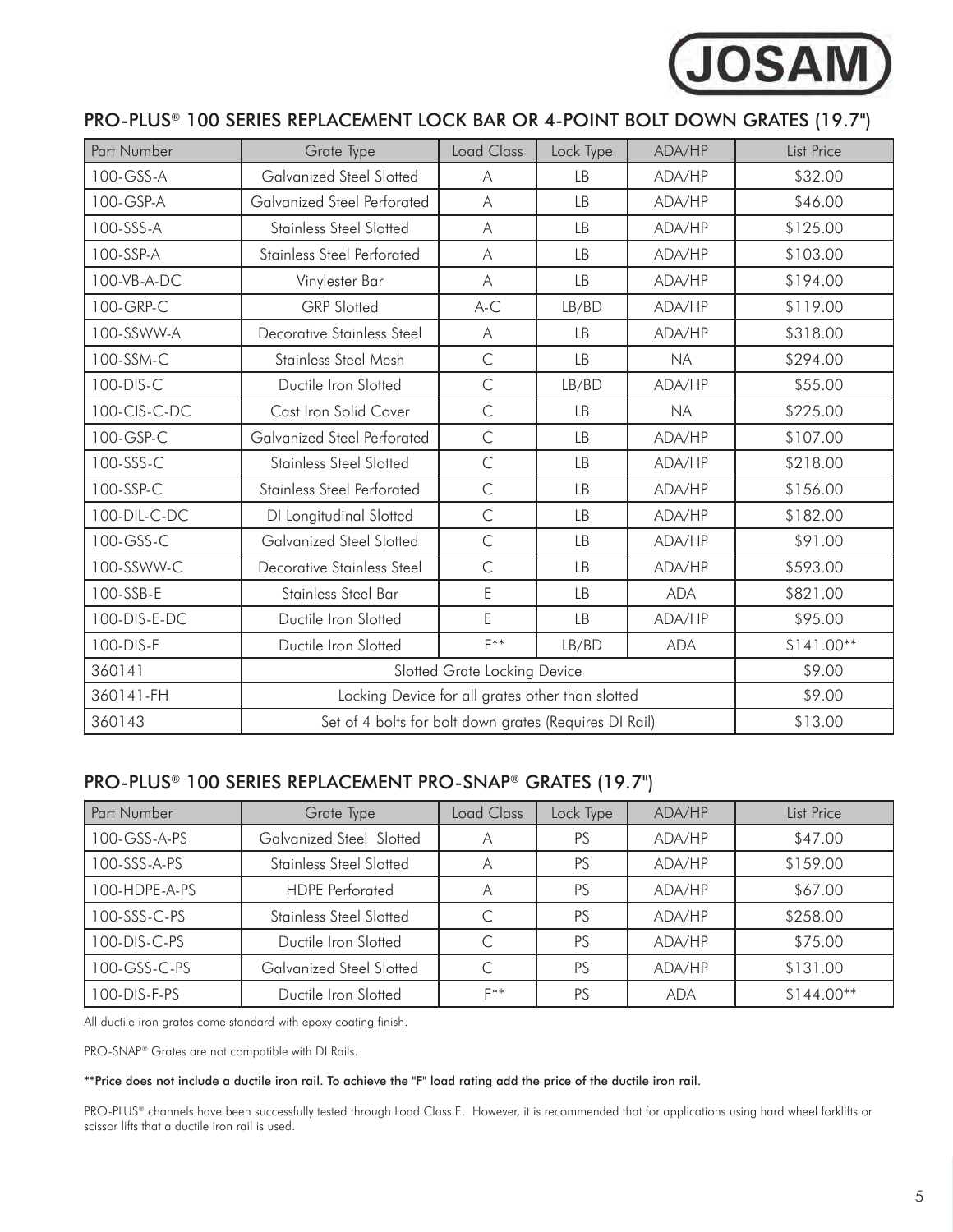### PRO-PLUS® 200 SERIES CHANNEL WITH GRATE AND LOCK BAR OR 4-POINT BOLT DOWN

| Part Number   | Grate Type                     | Load Class | Lock Type | ADA/HP     | List Price Per Foot* |
|---------------|--------------------------------|------------|-----------|------------|----------------------|
| 200C-VB-A-DC  | Vinylester Bar                 | A          | LB        | ADA/HP     | \$279.00             |
| 200C-SSWW-A   | Decorative Stainless Steel     | A          | LВ        | ADA/HP     | \$394.00             |
| 200C-DIS-C    | Ductile Iron Slotted           |            | LB/BD     | ADA/HP     | \$175.00             |
| 200C-GRP-C    | <b>GRP</b> Slotted             |            | LB/BD     | ADA/HP     | \$203.00             |
| 200C-SSM-C    | Stainless Steel Mesh           |            | LB        | <b>NA</b>  | \$544.00             |
| 200C-SSWW-C   | Decorative Stainless Steel     |            | LВ        | ADA/HP     | \$602.00             |
| 200C-SSS-E    | <b>Stainless Steel Slotted</b> |            | LB/BD     | <b>ADA</b> | \$924.00             |
| 200C-DIL-E-DC | DI Longitudinal Slotted        |            | LB/BD     | ADA/HP     | \$281.00             |
| 200C-DIS-F    | Ductile Iron Slotted           | $E/F***$   | LB/BD     | <b>ADA</b> | \$207.00**           |

### PRO-PLUS® 200 SERIES CHANNEL WITH PRO-SNAP® GRATE

| Part Number          | Grate Type              | Load Class | Lock Type | ADA/HP     | List Price Per Foot* |
|----------------------|-------------------------|------------|-----------|------------|----------------------|
| 200C-DIS-C-PS        | Ductile Iron Slotted    |            | PS        | ADA/HP     | \$250.00             |
| $1200C$ -DIL-E-PS-DC | DI Longitudinal Slotted |            | PS        | ADA/HP     | \$323.00             |
| 200C-DIS-F-PS        | Ductile Iron Slotted    | $E**$      | PS        | <b>ADA</b> | \$284.00**           |

## PRO-PLUS® 200 SERIES ACCESSORIES/OPTIONS

| Part Number   | Description                                 | List Price Per Foot* |
|---------------|---------------------------------------------|----------------------|
| 200-SSE       | 200 Stainless Steel Edge                    | \$65.00              |
| 200-GALV      | 200 Galvanized Cast Iron Parts              | \$37.00              |
| 200-RAIL      | 200 Ductile Iron Rail                       | \$45.00              |
| Part Number   | Description                                 | <b>List Price</b>    |
| 360142        | Locking Bar w/Hex Head Bolt                 | \$9.00               |
| 360142-FH     | Locking Bar w/Flat Head Screw               | \$9.00               |
| 360143        | Set of 4 bolts for bolt down grates         | \$13.00              |
| 200-EC        | Solid End Cap                               | \$50.00              |
| 200-EC-HT     | High Temp solid end cap                     | \$101.00             |
| 200-EC-SS     | Solid end cap w/ SS Edge                    | \$101.00             |
| 200-EXCL20    | Solid end cap for channels 11-20            | \$50.00              |
| 200-EXCL20-HT | High temp solid end cap for channels 11-20  | \$101.00             |
| 200-ECXL20-SS | Solid end cap w/ ss edge for channels 11-20 | \$101.00             |

\*Pricing provided is per foot for estimation purposes only. Final pricing and footage is to be rounded to the nearest 19.7".

For special domestic content requests, see page 9 or contact your local representative or Josam Company for pricing.

All ductile iron grates come standard with epoxy coating finish.

PRO-SNAP® Grates are not compatible with DI Rails.

Load Classes A-F: A=3,500 lbs/70 PSI | C=56,000 lbs/1,162 PSI | E=135,000 lbs/2,788 PSI | F=200,000 lbs/4,182 PSI

#### \*\*Price does not include a ductile iron rail. To achieve the "F" load rating add the price of the ductile iron rail.

PRO-PLUS® channels have been successfully tested through Load Class E. However, it is recommended that for applications using hard wheel forklifts or scissor lifts that a ductile iron rail is used.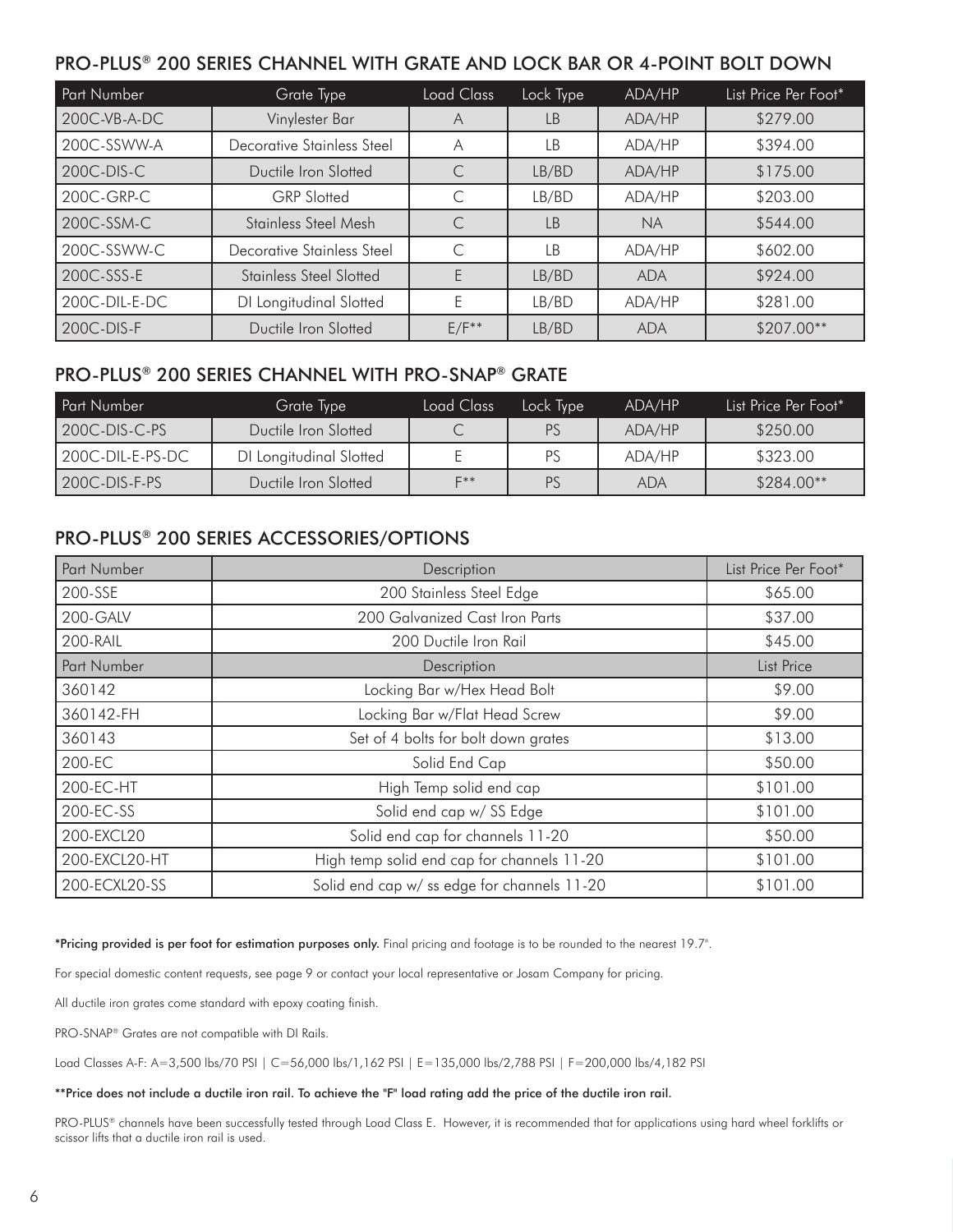

## PRO-PLUS® 200 SERIES ACCESSORIES/OPTIONS

| Part Number    | Description                                                                                   | <b>List Price</b> |
|----------------|-----------------------------------------------------------------------------------------------|-------------------|
| 200-EC-SN      | Solid End Cap w/ Spray Nozzle                                                                 | \$366.00          |
| 200-FD         | 30004 body connection (specify -X, -Y, -Z, or -T)<br>(includes bottom outlet and PVC adaptor) | \$207.00          |
| 200-OE6        | End Cap w/ 6" Outlet                                                                          | \$50.00           |
| 200-OE6-HT     | High Temp End Cap w/ 6" Outlet                                                                | \$101.00          |
| 200-OE6XL20    | End Cap w/ 6" Outlet for channels 11-20                                                       | \$50.00           |
| 200-OE6XL20-HT | High Temp End Cap w/ 6" Outlet for channels 11-20                                             | \$101.00          |
| 200-OE6XL20-SS | End Cap w/ 6" Outlet & SS Edge                                                                | \$101.00          |
| 200-OB4        | 4" Bottom Outlet                                                                              | \$50.00           |
| 200-OB6        | 6" Bottom Outlet                                                                              | \$50.00           |
| 200-SI06       | 6" Side Outlet                                                                                | \$102.00          |
| 200-OB6-HT     | High Temp 6" Bottom Outlet                                                                    | \$101.00          |
| 200-CT         | Corner & Tee Connector                                                                        | \$50.00           |
| 200-BOS        | <b>Bottom Outlet Strainer</b>                                                                 | \$59.00           |
| 200-DBS        | Dome Bottom Strainer                                                                          | \$59.00           |
| 200-BS         | Channel Bracket Support                                                                       | \$35.00           |
| 200-BSW        | Outlet End Bracket Support                                                                    | \$35.00           |
| 200-BSC        | Male-Male Center Outlet Support                                                               | \$35.00           |
| 200-RI         | Rebate Insert                                                                                 | \$9.00            |
| 200-RI-HT      | High Temp Rebate Insert                                                                       | \$17.00           |
| 200C-SB        | Silt Box w/ 19.7" Channel & Sed Bucket -Total Length 39.4"                                    | \$967.00          |
| 350151         | 20" x 24" x 24" Deep Catch Basin                                                              | \$1,217.00        |
| 350158         | DI CB Top Frame                                                                               | \$516.00          |
| 350158-1       | CB Top Frame Lock Bar                                                                         | \$75.00           |
| 350158-2       | CB Top Frame Supports (4 Req)                                                                 | \$156.00          |
| 350154         | 4" PVC Outlet Connector                                                                       | \$96.00           |
| 350153         | 6" PVC Outlet Connector                                                                       | \$107.00          |
| 350152         | 8" PVC Outlet Connector                                                                       | \$184.00          |
| 200-BSCB       | <b>Bracket Support for CB Connection</b>                                                      | \$83.00           |
| 350159         | CB Split Filter Basket (2 Required)                                                           | \$242.00          |
| 350159-SB      | CB Split Sediment Bucket (2 Required)                                                         | \$242.00          |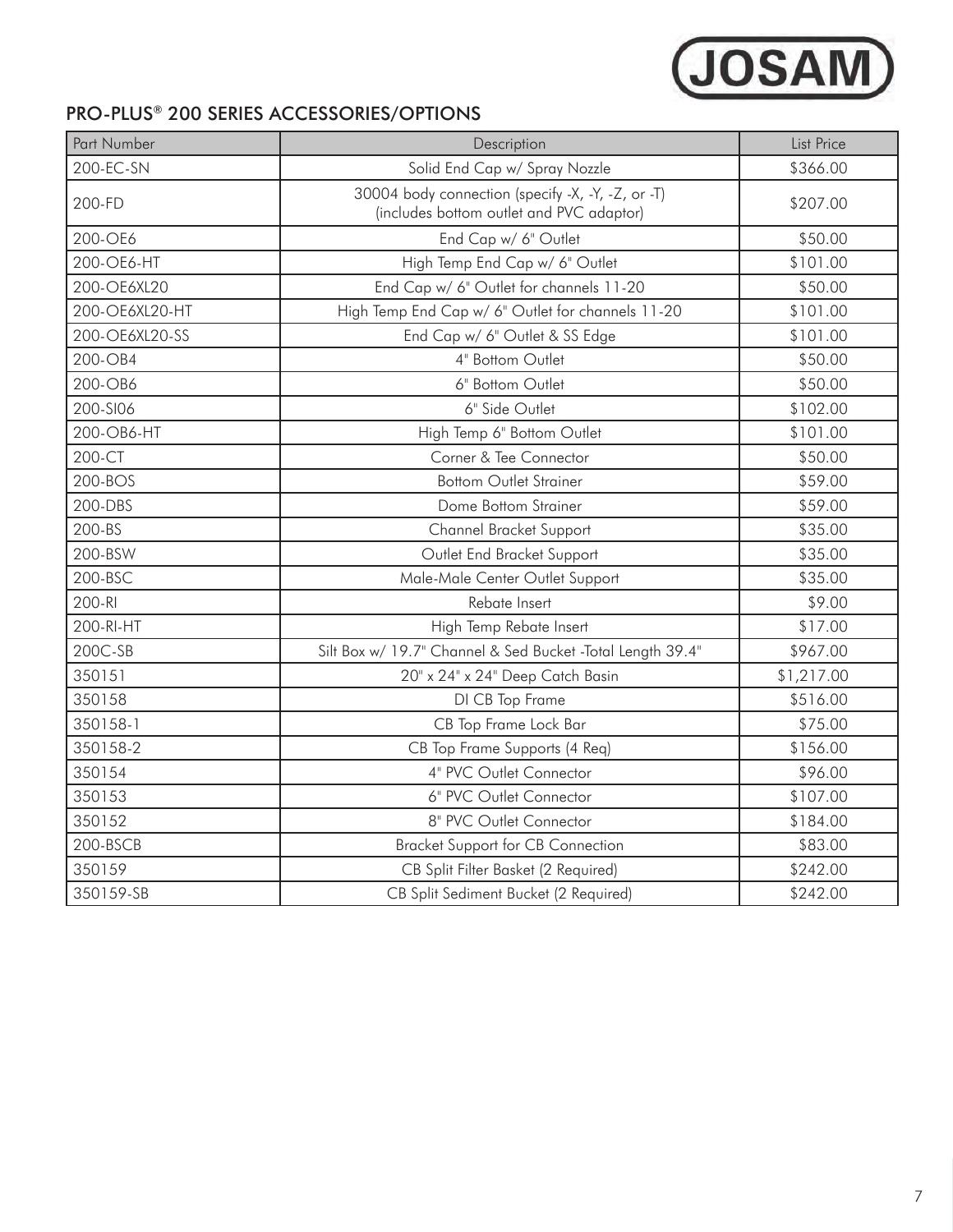## PRO-PLUS® 200 SERIES REPLACEMENT CHANNELS

| Part Number     | Description                                | List Price |
|-----------------|--------------------------------------------|------------|
| 200C            | 200 PRO-PLUS 39.4"NEUTRAL CHANNEL          | \$223.00   |
|                 | 200 PRO-PLUS 19.7"NEUTRAL CHANNEL          | \$111.00   |
| 200C01          | #1 PRO-PLUS 39.4"SLOPED CHANNEL            | \$261.00   |
| 200C02          | #2 PRO-PLUS 39.4" SLOPED CHANNEL           | \$261.00   |
| 200C03          | #3 PRO-PLUS 39.4" SLOPED CHANNEL           | \$261.00   |
| 200C04          | #4 PRO-PLUS 39.4" SLOPED CHANNEL           | \$261.00   |
| 200C05          | #5 PRO-PLUS 39.4" SLOPED CHANNEL           | \$261.00   |
| 200C05N         | #5N PRO-PLUS 39.4" NEUTRAL CHANNEL         | \$261.00   |
| 200C06          | #6 PRO-PLUS 39.4" SLOPED CHANNEL           | \$261.00   |
| 200C07          | #7 PRO-PLUS 39.4" SLOPED CHANNEL           | \$261.00   |
| 200C08          | #8 PRO-PLUS 39.4" SLOPED CHANNEL           | \$261.00   |
| 200C09          | #9 PRO-PLUS 39.4" SLOPED CHANNEL           | \$261.00   |
| 200C10          | #10 PRO-PLUS 39.4" SLOPED CHANNEL          | \$261.00   |
| 200C11          | #11 PRO-PLUS 39.4" SLOPED CHANNEL          | \$261.00   |
| 200C12          | #12 PRO-PLUS 39.4" SLOPED CHANNEL          | \$261.00   |
| 200C13          | #13 PRO-PLUS 39.4" SLOPED CHANNEL          | \$261.00   |
| 200C14          | #14 PRO-PLUS 39.4" SLOPED CHANNEL          | \$261.00   |
| 200C15          | #15 PRO-PLUS 39.4" SLOPED CHANNEL          | \$261.00   |
| 200C15N         | #15N PRO-PLUS 39.4" NEUTRAL CHANNEL        | \$261.00   |
| 200C16          | #16 PRO-PLUS 39.4" SLOPED CHANNEL          | \$261.00   |
| 200C17          | #17 PRO-PLUS 39.4" SLOPED CHANNEL          | \$261.00   |
| 200C18          | #18 PRO-PLUS 39.4" SLOPED CHANNEL          | \$261.00   |
| 200C19          | #19 PRO-PLUS 39.4" SLOPED CHANNEL          | \$261.00   |
| 200C20          | #20 PRO-PLUS 39.4" SLOPED CHANNEL          | \$261.00   |
|                 | 200 PRO-PLUS 19.7" SLOPED CHANNEL          | \$131.00   |
| Part Number     | <b>Directional Flow Channels</b>           | List Price |
| 200C01-MMR-T    | 200C PRO-PLUS 39.4" MALE-MALE REVERSE      | \$261.00   |
| 200C01-MMR-T-SS | 200C PRO-PLUS 39.4" MALE-MALE REVERSE, SS  | \$370.00   |
| 200C01-MMS      | 200C PRO-PLUS 39.4" MALE-MALE STANDARD     | \$261.00   |
| 200C01-MMS-SS   | 200C PRO-PLUS 39.4" MALE-MALE STANDARD, SS | \$370.00   |
| Part Number     | Rail                                       | List Price |
| 200-RAIL        | 200 DUCTILE IRON RAIL 19.7"                | \$75.00    |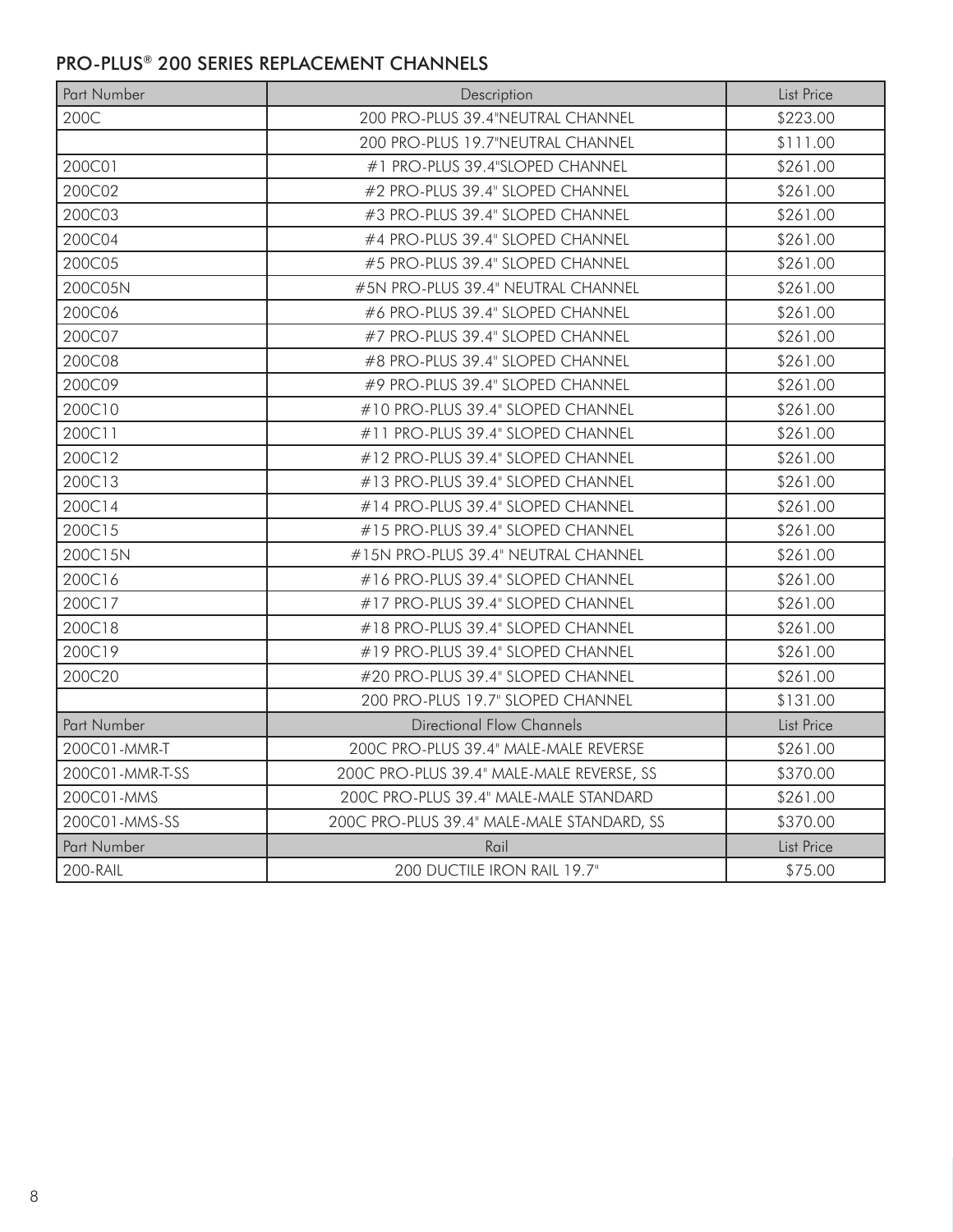## **DSAM**

## PRO-PLUS® 200 SERIES REPLACEMENT LOCK BAR OR 4-POINT BOLT DOWN GRATES (19.7")

| Part Number  | Grate Type                                             | <b>Load Class</b> | Lock Type | ADA/HP     | List Price |
|--------------|--------------------------------------------------------|-------------------|-----------|------------|------------|
| 200-VB-A-DC  | VinylesterBar                                          | A                 | LВ        | ADA/HP     | \$312.00   |
| 200-SSWW-A   | <b>Decorative Stainless Steel</b>                      | A                 | LВ        | ADA/HP     | \$500.00   |
| 200-DIS-C    | Ductile Iron Slotted                                   | C                 | LB/BD     | ADA/HP     | \$144.00   |
| 200-GRP-C    | <b>GRP</b> Slotted                                     | C                 | LB/BD     | ADA/HP     | \$187.00   |
| 200-SSM-C    | Stainless Steel Mesh                                   | C                 | LB        | NA.        | \$749.00   |
| 200-SSWW-C   | Decorative Stainless Steel                             |                   | LВ        | ADA/HP     | \$842.00   |
| 200-SSS-E    | Stainless Steel Slotted                                | F                 | LB/BD     | ADA        | \$1,372.00 |
| 200-DIL-E-DC | DI Longitudinal Slotted                                | E                 | LB/BD     | ADA/HP     | \$315.00   |
| 200-DIS-F    | Ductile Iron Slotted                                   | $E/F**$           | LB/BD     | <b>ADA</b> | \$194.00** |
| 360142       | Locking Device for Slotted Grates                      | \$9.00            |           |            |            |
| 360142-FH    | Locking Device for grates other than slotted           |                   |           |            | \$9.00     |
| 360143       | Set of 4 bolts for bolt down grates (Requires DI Rail) |                   |           |            | \$13.00    |

## PRO-PLUS® 200 SERIES REPLACEMENT PRO-SNAP® GRATES (19.7")

| <b>Part Number</b>    | Grate Type              | Load Class | Lock Type | ADA/HP     | List Price |
|-----------------------|-------------------------|------------|-----------|------------|------------|
| $1200 - DIS - C - PS$ | Ductile Iron Slotted    |            | PS        | ADA/HP     | \$180.00   |
| $1200$ -DIL-E-PS-DC   | DI Longitudinal Slotted |            | PS        | ADA/HP     | \$399.00   |
| l 200-DIS-F-PS        | Ductile Iron Slotted    | $E**$      | PS        | <b>ADA</b> | \$335.00** |

## USA MADE 100 & 200 SERIES REPLACEMENT CHANNEL GRATES AND RAIL (19.7")\*

| Part Number     | Grate Type              | Load Class   | Lock Type | ADA/HP     | List Price |
|-----------------|-------------------------|--------------|-----------|------------|------------|
| 100-VB-A-DC     | Vinylester Bar          | A            | LB        | ADA/HP     | \$194.00   |
| 100-CIS-C-DC    | Cast Iron Solid Cover   | C            | LB        | ADA/HP     | \$225.00   |
| 100-DIS-C-DC    | Ductile Iron Slotted    | $\subset$    | LB/BD     | ADA/HP     | \$100.00   |
| 100-DIL-C-DC    | DI Longitudinal Slotted | $\subset$    | LB        | ADA/HP     | \$182.00   |
| 100-DIS-C-PS-DC | Ductile Iron Slotted    | $\mathsf{C}$ | PS        | ADA/HP     | \$112.00   |
| 100-DIS-E-DC    | Ductile Iron Slotted    | E            | LB        | ADA/HP     | \$95.00    |
| 100-DIS-F-DC    | Ductile Iron Slotted    | $F**$        | LB/BD     | <b>ADA</b> | \$182.00** |
| 100-DIS-F-PS-DC | Ductile Iron Slotted    | $F**$        | PS        | <b>ADA</b> | \$212.00** |
| 100-RAIL-DC     | 100 Ductile Iron Rail   | N/A          | N/A       | ADA/HP     | \$111.00   |
| 200-VB-A-DC     | Vinylester Bar          | A            | LB        | ADA/HP     | \$312.00   |
| 200-DIS-C-DC    | Ductile Iron Slotted    | C            | LB/BD     | ADA/HP     | \$201.00   |
| 200-DIS-C-PS-DC | Ductile Iron Slotted    | C            | PS        | ADA/HP     | \$374.00   |
| 200-DIL-E-DC    | DI Longitudinal Slotted | E            | LB/BD     | ADA/HP     | \$315.00   |
| 200-DIL-E-PS-DC | DI Longitudinal Slotted | E            | <b>PS</b> | ADA/HP     | \$399.00   |
| 200-DIS-F-DC    | Ductile Iron Slotted    | $F^{**}$     | LB/BD     | <b>ADA</b> | \$269.00** |
| 200-DIS-F-PS-DC | Ductile Iron Slotted    | $F***$       | PS        | ADA        | \$431.00** |
| 200-RAIL-DC     | 200 Ductile Iron Rail   | N/A          | N/A       | ADA/HP     | \$135.00   |

All ductile iron grates come standard with epoxy coating finish.

PRO-SNAP® Grates are not compatible with DI Rails.

\*All 100 & 200 channels/accessories are USA MADE. For 51% domestic content requirements, contact your local Josam Representative or Josam directly. \*\*Price does not include a ductile iron rail. To achieve the "F" load rating add the price of the ductile iron rail.

PRO-PLUS<sup>®</sup> channels have been successfully tested through Load Class E. However, it is recommended that for applications using hard wheel forklifts or scissor lifts that a ductile iron rail is used.